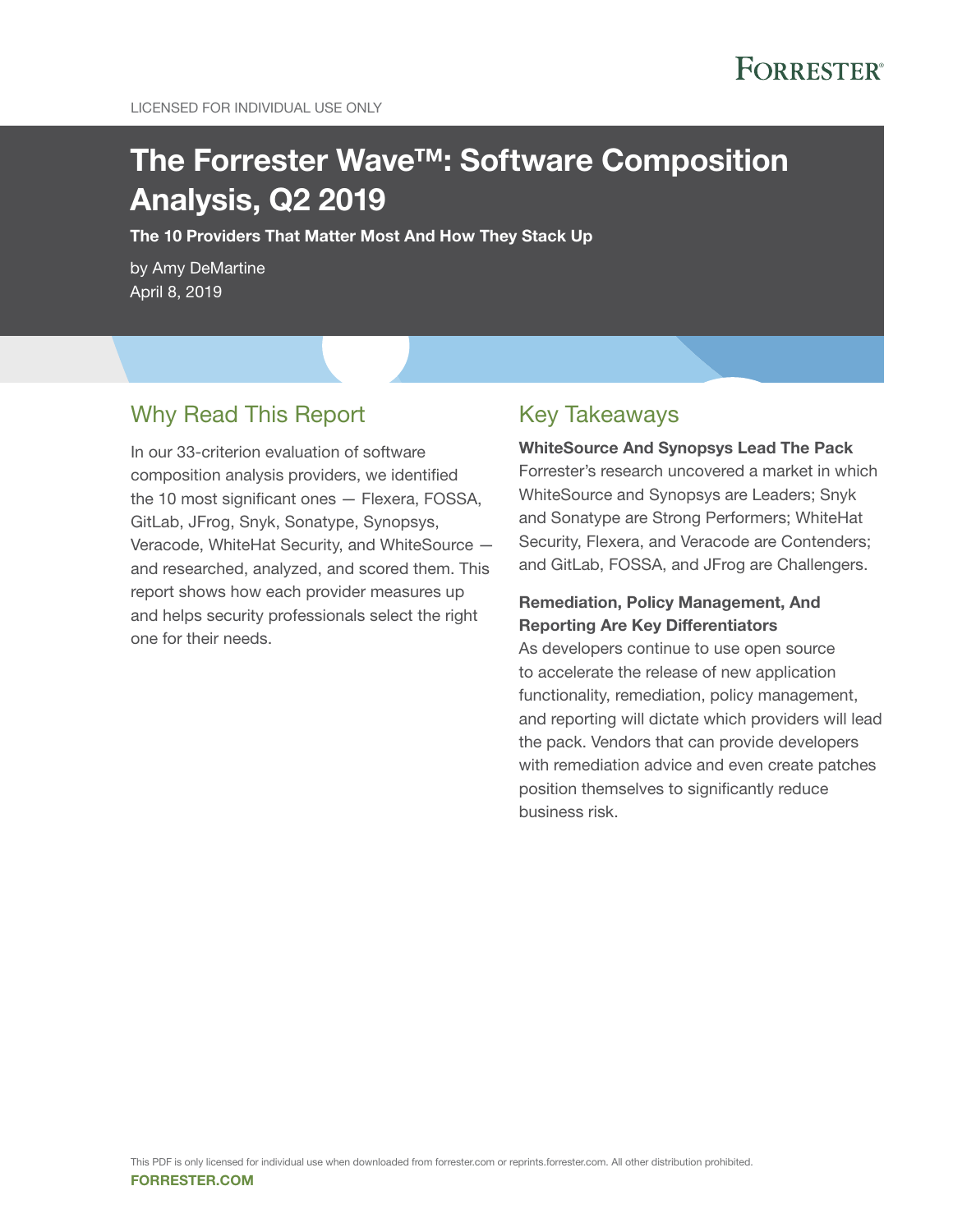# The Forrester Wave™: Software Composition Analysis, Q2 2019

The 10 Providers That Matter Most And How They Stack Up



by [Amy DeMartine](http://www.forrester.com/go?objectid=BIO7024) with [Stephanie Balaouras](http://www.forrester.com/go?objectid=BIO1123), Kate Pesa, and Peggy Dostie April 8, 2019

# Table Of Contents

- 2 SCA Is Critical To Secure Modern Application Development
- 3 Evaluation Summary
- 6 Vendor Offerings
- 6 Vendor Profiles

Leaders

Strong Performers

**Contenders** 

**Challengers** 

10 Evaluation Overview

Vendor Inclusion Criteria

12 Supplemental Material

# Related Research Documents

[Application Security Market Will Exceed \\$7 Billion](http://www.forrester.com/go?objectid=RES144054)  [By 2023](http://www.forrester.com/go?objectid=RES144054)

[Now Tech: Software Composition Analysis, Q1](http://www.forrester.com/go?objectid=RES145117)  [2019](http://www.forrester.com/go?objectid=RES145117)

[The State Of Application Security, 2019](http://www.forrester.com/go?objectid=RES145135)



Share reports with colleagues. Enhance your membership with Research Share.

### **FORRESTER®**

Forrester Research, Inc., 60 Acorn Park Drive, Cambridge, MA 02140 USA +1 617-613-6000 | Fax: +1 617-613-5000 | forrester.com

© 2019 Forrester Research, Inc. Opinions reflect judgment at the time and are subject to change. Forrester®, Technographics®, Forrester Wave, TechRadar, and Total Economic Impact are trademarks of Forrester Research, Inc. All other trademarks are the property of their respective companies. Unauthorized copying or distributing is a violation of copyright law. Citations@forrester.com or +1 866-367-7378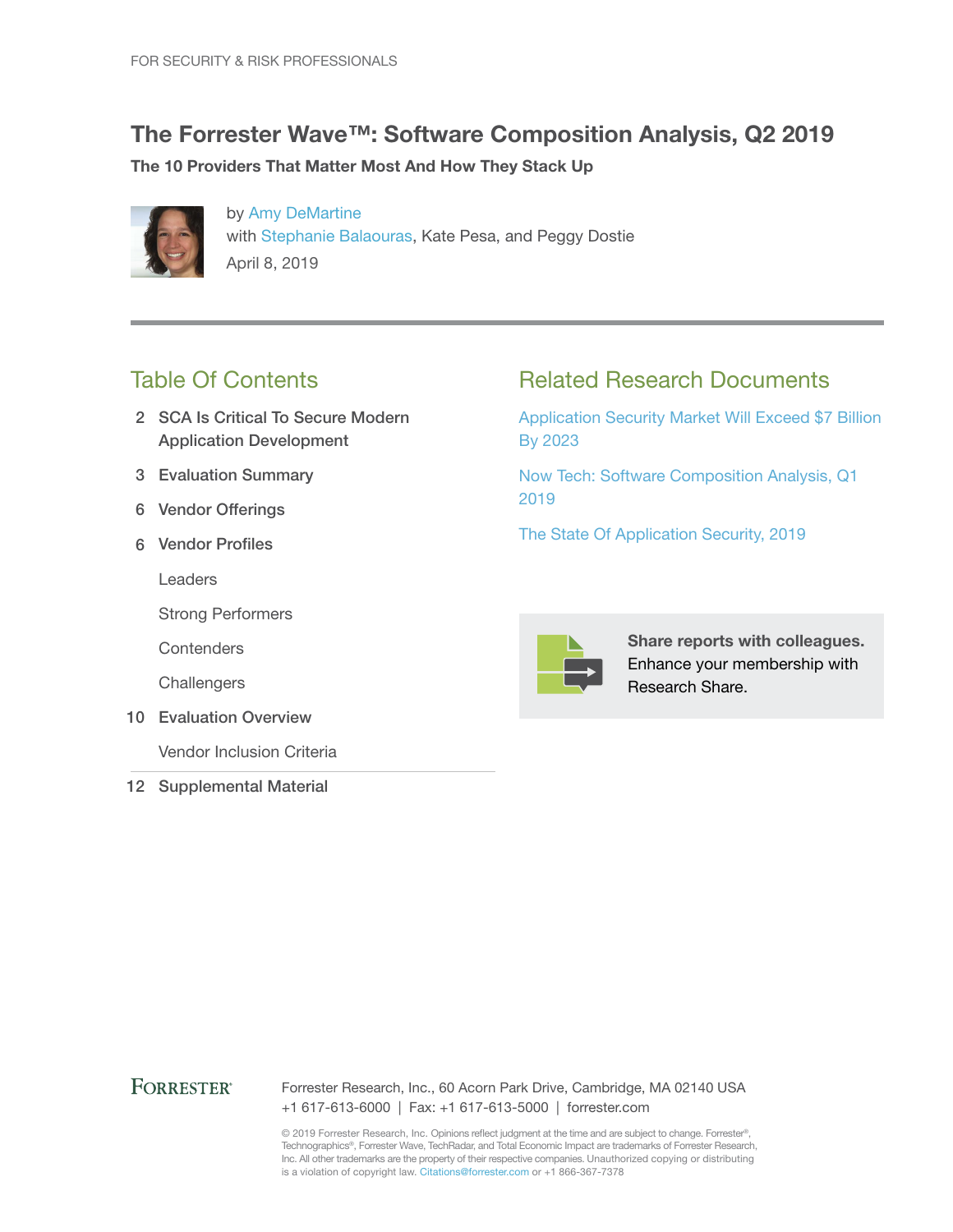# SCA Is Critical To Secure Modern Application Development

Developers face the challenge of creating differentiated, customized, and compelling customer experiences quickly. As a result, they no longer write all of their own code to solve every problem. Instead, they assemble, configure, and automate their code and often rely on common open source components to quickly add application functionality. One recent study showed a 21% year-over-year increase in the average number of open source components across the study's evaluated codebase.<sup>1</sup> However, these same critical open source components continue to present a risk to businesses. A recent study shows that one in eight open source component downloads contained a known security vulnerability.<sup>2</sup> And worse, security pros now have even less time to identify and remediate any newly disclosed vulnerabilities, as the same study found that the time between vulnerability disclosure and exploit shrank from 45 days to three days.<sup>3</sup>

As a result of these trends, software composition analysis (SCA) customers should look for providers that:

- › Advise developers about how to remediate vulnerabilities. To dramatically reduce the risk that vulnerabilities and risky licenses present, developers need to be notified early in their software delivery life cycle (SDLC) about the security or license risk and how to remediate it. Not only do SCA products need to generate good remediation advice, but some products produce fixes to the code to reference a safe version of an open source component or create patches when safe versions are unavailable.
- › Create consistent policies across different business units and application types. To increase release speeds, security pros are evolving from being manual SCA testers to consistent policy makers. In this new role, they create companywide policies that all applications must meet (such as no known critical or serious vulnerabilities will be released into production) and raise this minimum bar for more-critical customer applications. To be effective, security pros need flexible policy management from their SCA tools.
- **> Report on strategic risk for security pros and CISOs.** CISOs must remove roadblocks when applications begin to experience overly long remediation velocity or exhibit excessive risk. In the past, security pros cobbled this information together from vulnerability and license risk data or simply did without. Today, security pros require out-of-the-box reports for CISOs and development teams that describe the risk applications present to the business and how fast developers are able to remediate known vulnerability and license risk.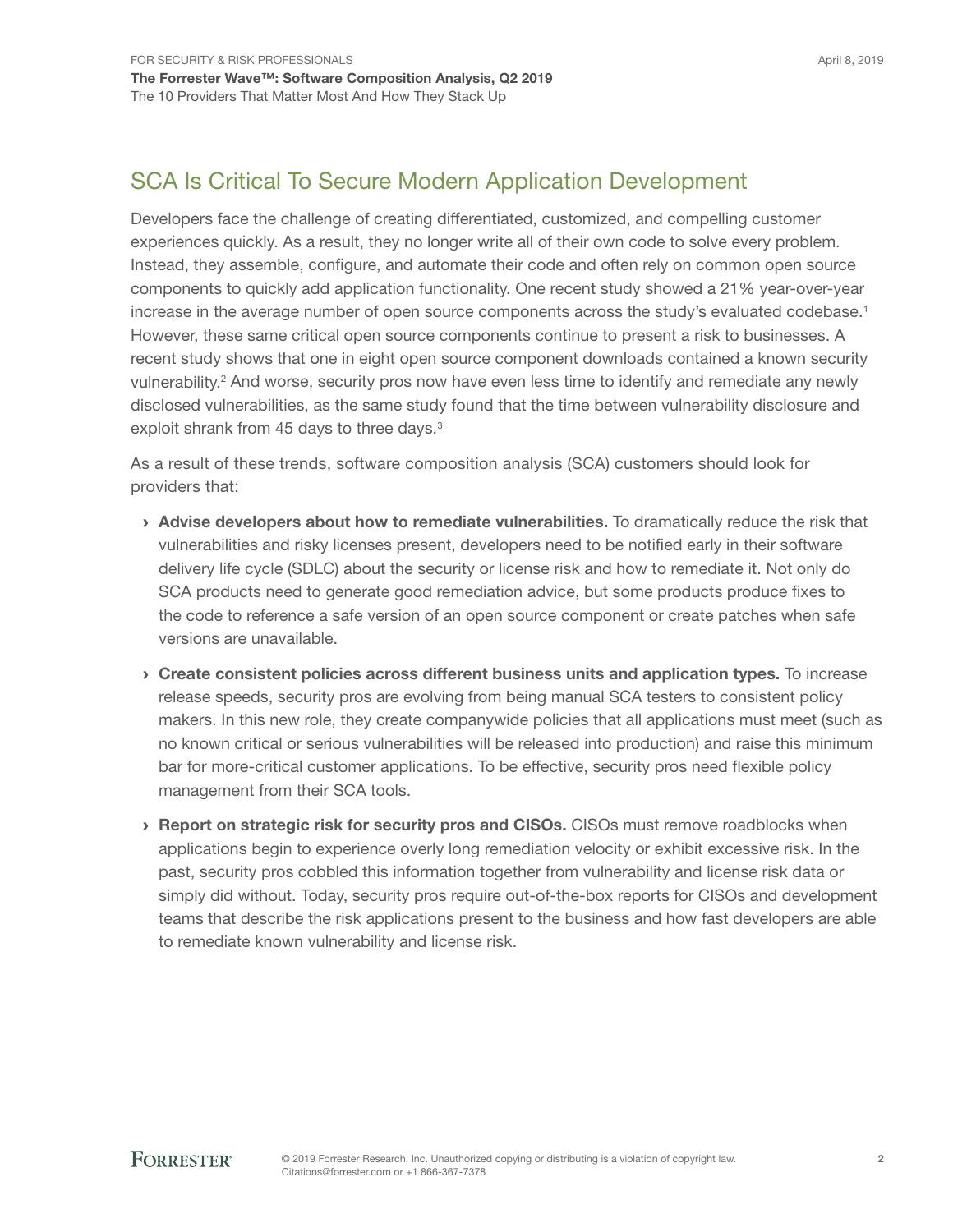# Evaluation Summary

The Forrester Wave™ evaluation highlights Leaders, Strong Performers, Contenders, and Challengers. It's an assessment of the top vendors in the market and does not represent the entire vendor landscape. You'll find more information about this market in our reports on SCA.<sup>4</sup>

We intend this evaluation to be a starting point only and encourage clients to view product evaluations and adapt criteria weightings using the Excel-based vendor comparison tool (see Figure 1 and see Figure 2). Click the link at the beginning of this report on Forrester.com to download the tool.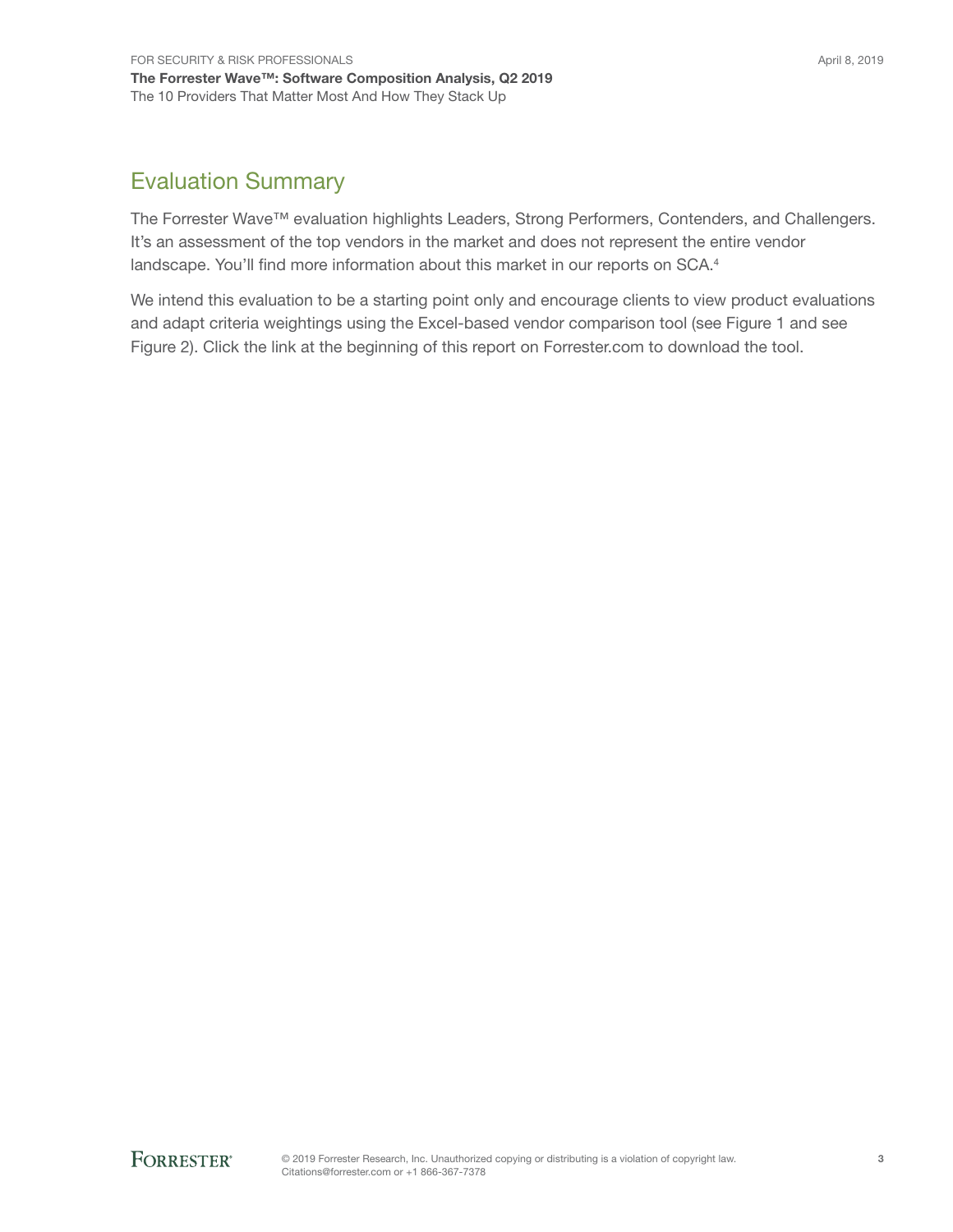FIGURE 1 Forrester Wave™: Software Composition Analysis, Q2 2019

# THE FORRESTER WAVE™

Software Composition Analysis

Q2 2019

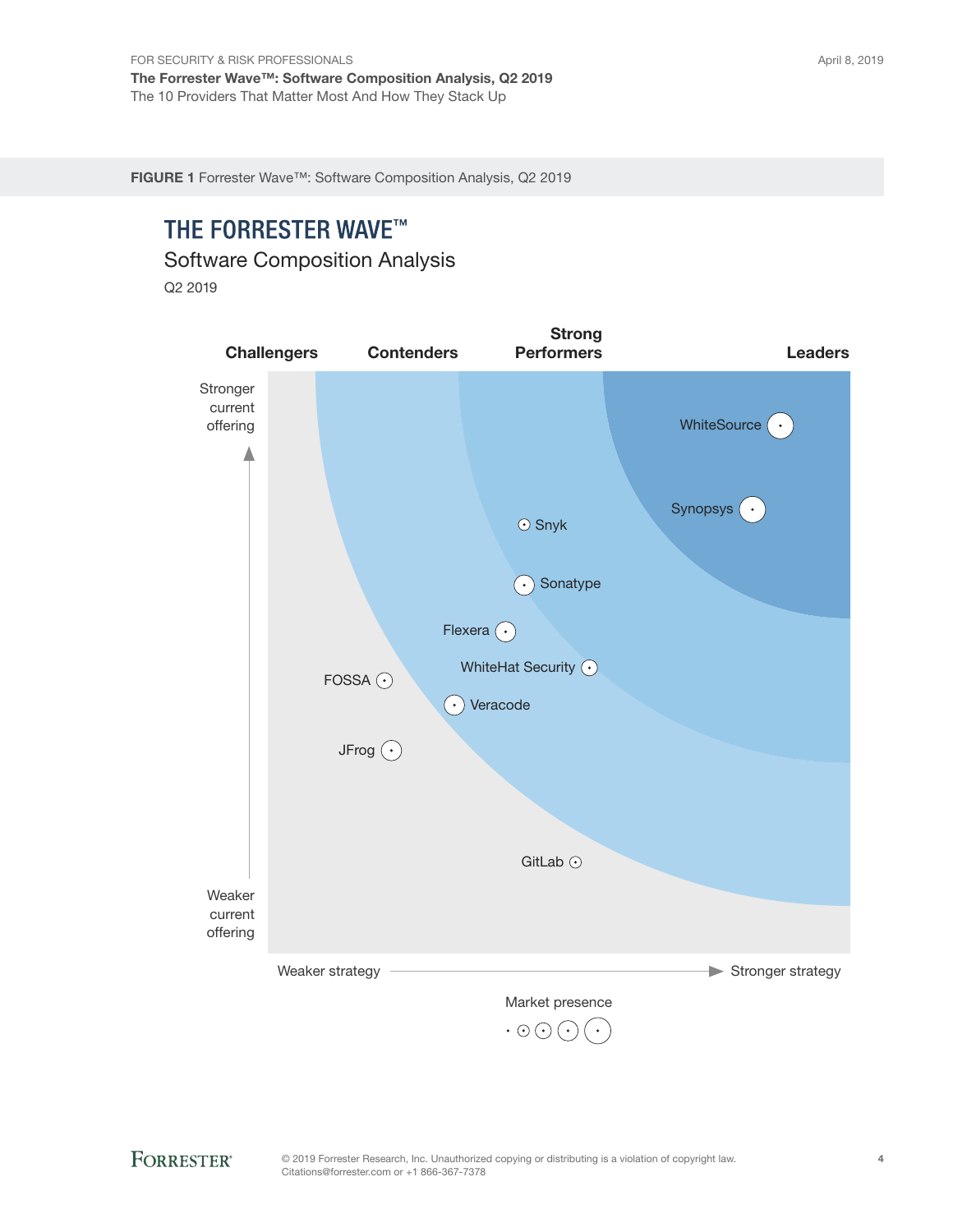#### FIGURE 2 Forrester Wave™: Software Composition Analysis Scorecard, Q2 2019

|                                        | Forrester's weighting | Fletera | FOSSA | Gitlago | JFrog | Spyt | Sonatyloe |      | Syndopeys | Veracode | Whitehaska Security<br><b>WhiteSovice</b> |
|----------------------------------------|-----------------------|---------|-------|---------|-------|------|-----------|------|-----------|----------|-------------------------------------------|
| <b>Current offering</b>                | 50%                   | 2.76    | 2.34  | 0.78    | 1.74  | 3.68 | 3.16      | 3.81 | 2.13      | 2.45     | 4.53                                      |
| License risk<br>management             | 10%                   | 3.20    | 1.90  | 1.20    | 1.20  | 3.30 | 2.00      | 3.30 | 1.00      | 1.90     | 4.20                                      |
| Vulnerability<br>identification action | 15%                   | 2.60    | 1.80  | 0.90    | 1.30  | 4.00 | 2.70      | 3.50 | 2.00      | 1.80     | 4.50                                      |
| Proactive vulnerability<br>management  | 20%                   | 3.20    | 2.80  | 0.60    | 2.20  | 5.00 | 2.20      | 4.40 | 3.80      | 3.60     | 3.80                                      |
| Policy management                      | 10%                   | 2.60    | 2.60  | 0.60    | 0.60  | 3.40 | 4.20      | 5.00 | 1.80      | 1.20     | 5.00                                      |
| <b>SDLC</b> integration                | 20%                   | 2.50    | 2.30  | 0.80    | 3.60  | 4.10 | 3.70      | 5.00 | 2.95      | 3.35     | 4.60                                      |
| Container and<br>serverless scanning   | 5%                    | 1.00    | 0.00  | 1.00    | 1.00  | 5.00 | 3.00      | 3.00 | 0.00      | 0.00     | 5.00                                      |
| Audit reporting                        | 4%                    | 3.00    | 3.00  | 1.00    | 1.00  | 1.00 | 1.00      | 1.00 | 1.00      | 1.00     | 5.00                                      |
| Risk reporting                         | 9%                    | 3.00    | 3.00  | 1.00    | 1.00  | 1.00 | 5.00      | 3.00 | 1.00      | 3.00     | 5.00                                      |
| Remediation velocity<br>reporting      | 5%                    | 3.00    | 3.00  | 0.00    | 0.00  | 3.00 | 5.00      | 1.00 | 1.00      | 3.00     | 5.00                                      |
| Vendor self-analysis                   | 2%                    | 3.00    | 3.00  | 0.00    | 1.00  | 3.00 | 3.00      | 3.00 | 1.00      | 1.00     | 5.00                                      |
| Strategy                               | 50%                   | 2.04    | 1.00  | 2.64    | 1.06  | 2.20 | 2.20      | 4.16 | 1.60      | 2.76     | 4.40                                      |
| Product strategy                       | 30%                   | 2.80    | 1.00  | 4.80    | 1.20  | 5.00 | 3.00      | 3.20 | 3.00      | 1.20     | 5.00                                      |
| Market approach                        | 25%                   | 3.00    | 1.00  | 3.00    | 1.00  | 1.00 | 1.00      | 5.00 | 1.00      | 3.00     | 5.00                                      |
| Execution road map                     | 15%                   | 1.00    | 1.00  | 1.00    | 1.00  | 1.00 | 1.00      | 3.00 | 1.00      | 1.00     | 5.00                                      |
| Training                               | 30%                   | 1.00    | 1.00  | 1.00    | 1.00  | 1.00 | 3.00      | 5.00 | 1.00      | 5.00     | 3.00                                      |
| <b>Market presence</b>                 | 0%                    | 3.96    | 2.98  | 1.88    | 3.20  | 2.00 | 3.40      | 4.50 | 3.28      | 2.50     | 4.16                                      |
| Installed base                         | 60%                   | 3.60    | 1.80  | 1.80    | 4.00  | 2.00 | 5.00      | 5.00 | 4.80      | 2.00     | 4.60                                      |
| Growth rate                            | 10%                   | 3.00    | 4.00  | 5.00    | 5.00  | 5.00 | 1.00      | 3.00 | 1.00      | 1.00     | 5.00                                      |
| Corporate profitability                | 30%                   | 5.00    | 5.00  | 1.00    | 1.00  | 1.00 | 1.00      | 4.00 | 1.00      | 4.00     | 3.00                                      |

All scores are based on a scale of 0 (weak) to 5 (strong).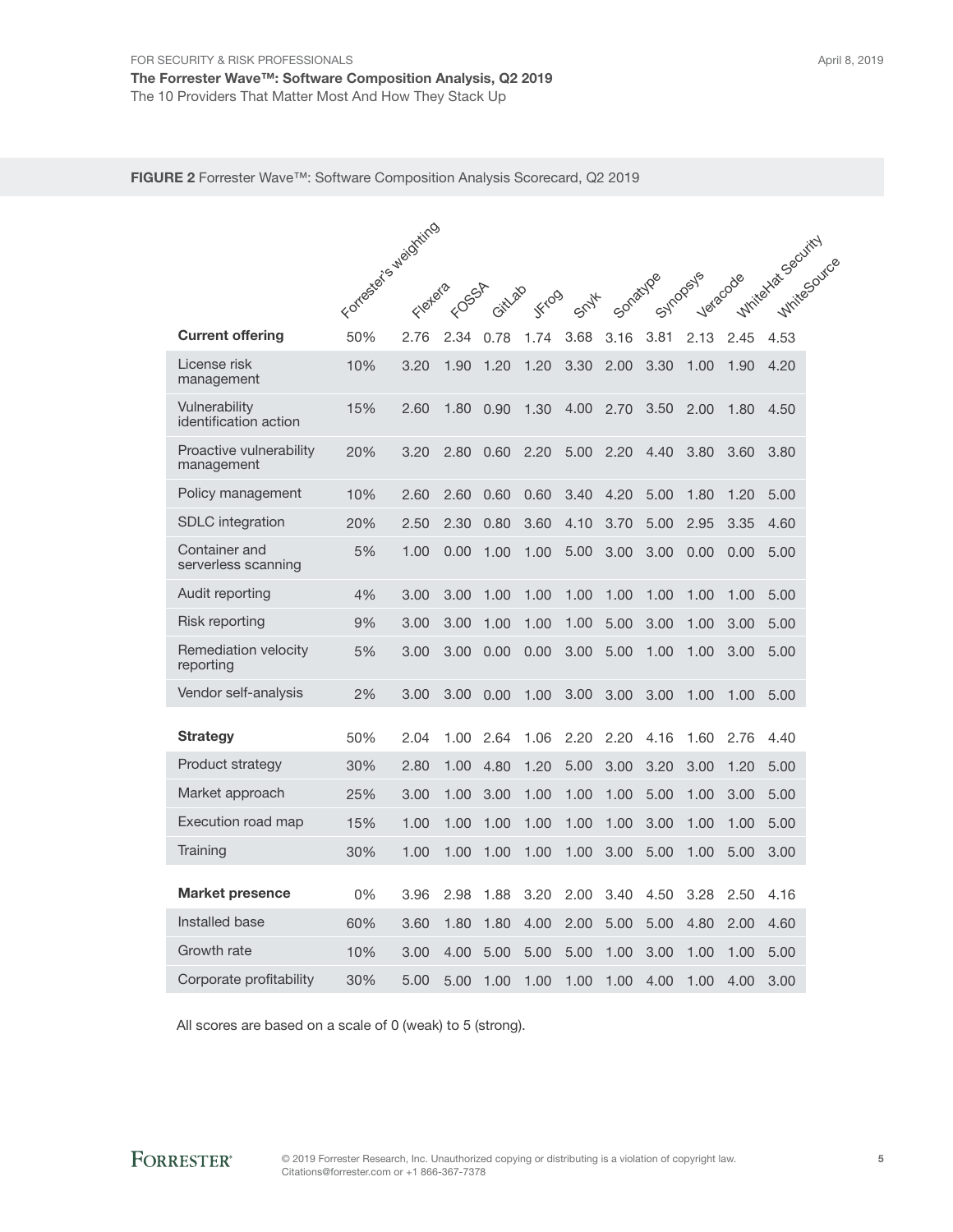# Vendor Offerings

Forrester included 10 vendors in this assessment: Flexera, FOSSA, GitLab, JFrog, Snyk, Sonatype, Synopsys, Veracode, WhiteHat Security, and WhiteSource (see Figure 3).

#### FIGURE 3 Evaluated Vendors And Product Information

| Vendor                   | <b>Products evaluated</b>                                                                                                                                                               | <b>Version</b>                                                                     |
|--------------------------|-----------------------------------------------------------------------------------------------------------------------------------------------------------------------------------------|------------------------------------------------------------------------------------|
| Flexera                  | FlexNet Code Insight                                                                                                                                                                    | 2019 R1                                                                            |
| <b>FOSSA</b>             | Compliance                                                                                                                                                                              | 1.8.0                                                                              |
| GitLab                   | GitLab                                                                                                                                                                                  | 11.6                                                                               |
| JFrog                    | JFrog Xray                                                                                                                                                                              | 2.6                                                                                |
| Snyk                     | Snyk                                                                                                                                                                                    |                                                                                    |
| Sonatype                 | Sonatype Nexus Platform:<br><b>IQ Server</b><br>Nexus Lifecycle<br>Nexus Firewall<br><b>Nexus Auditor</b><br><b>Nexus Repository</b><br><b>Nexus Vulnerability Scanner</b><br>DepShield | <b>R57</b><br><b>R57</b><br><b>R57</b><br><b>R57</b><br>3.15<br><b>R57</b><br>1.22 |
| Synopsys                 | <b>Black Duck</b><br><b>Black Duck Binary Analysis</b>                                                                                                                                  | 2018.12.0<br>2018.09.0                                                             |
| Veracode                 | Veracode Software Composition Analysis<br>SourceClear Software Composition Analysis                                                                                                     |                                                                                    |
| <b>WhiteHat Security</b> | WhiteHat Sentinel SCA - Essentials Edition<br>WhiteHat Sentinel SCA - Standard Edition                                                                                                  |                                                                                    |
| WhiteSource              | WhiteSource                                                                                                                                                                             | 18.12.1                                                                            |

# Vendor Profiles

Our analysis uncovered the following strengths and weaknesses of individual vendors.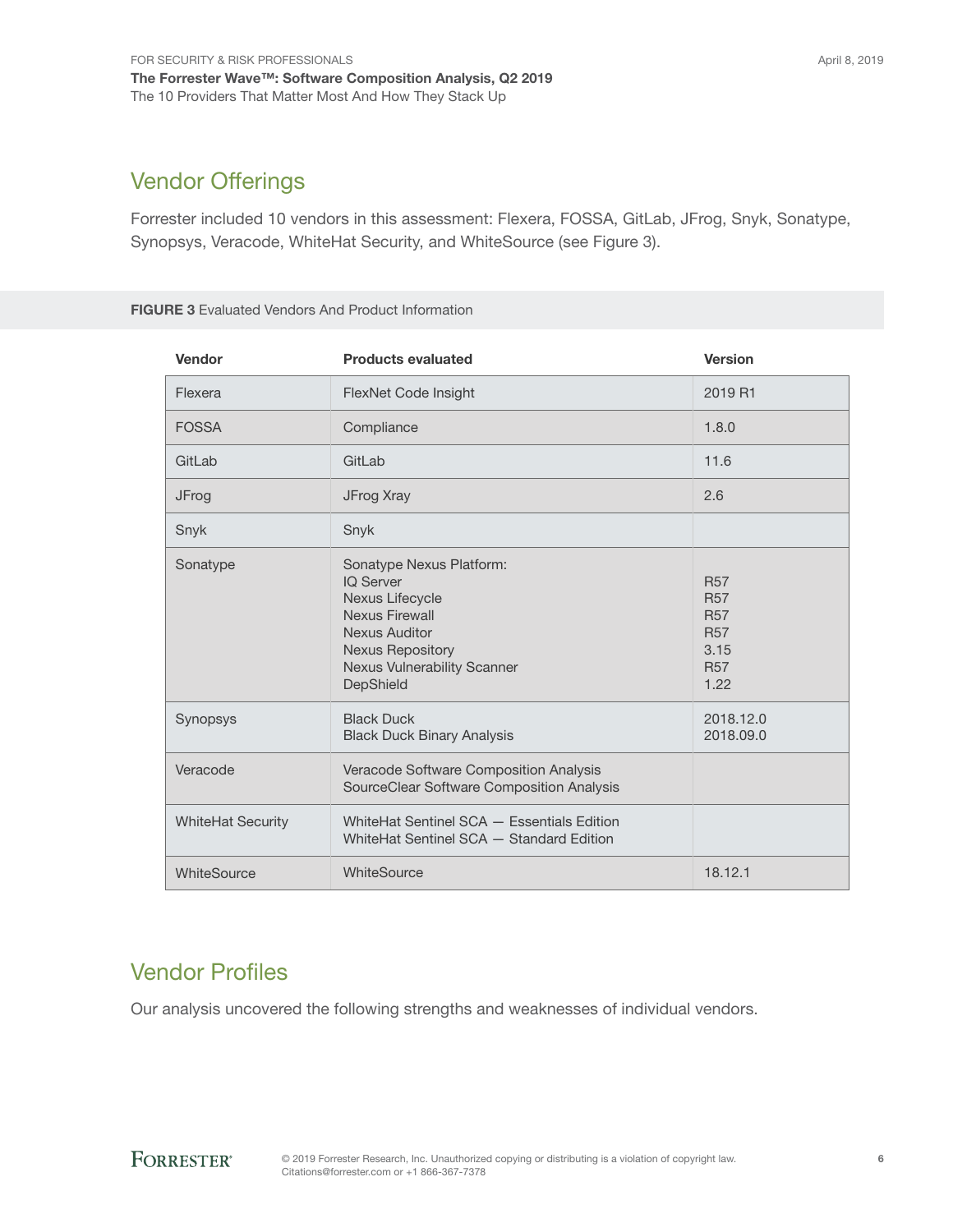#### Leaders

› WhiteSource reduces the time it takes to remediate through prioritization. WhiteSource has recently introduced the ability to prioritize vulnerabilities by performing static scans to understand if the vulnerable part of a component is being directly called by the application. If it isn't, the vulnerability is deprioritized. Another recently released feature is to automatically remediate vulnerabilities by creating pull requests to upgrade to a version that complies with company policy.

Customers praise WhiteSource's broad language coverage and customer support but note that the product could do a better job of visualizing transitive dependencies. WhiteSource has very few weaknesses, but the bill of materials (BOM) functionality falls short, and to keep pace, WhiteSource will need to offer out-of-the-box comparison between current and historic BOMs. WhiteSource is best for companies that require scanning at the earliest points of the SDLC and are looking for prioritization and automatic remediation.

› Synopsys capitalizes Black Duck acquisition with binary scanning and reporting. Synopsys has consolidated all of its former SCA functionality into the Black Duck (Black Duck Hub and Protecode SC) product. However, for more complex license compliance practices, customers must also use Black Duck Protex and Black Duck. For example, you can analyze the difference between declared and detected licenses, but you must use two different tools to do it. Synopsys has other functionality to cover interactive and static scanning and has recently released its Polaris platform with the goal of combining all data from their prerelease scanning tools.

Customers credit Synopsys with scans that are fast and reliable with detailed remediation advice but feel that false positives seem high. Synopsys has very strong policy management and SDLC integrations and strong proactive vulnerability management, including a BOM compare feature that highlights what has changed over time. However, Synopsys falls short when it comes to autoremediation features that other top vendors include. Synopsys is best for companies that have application teams with exacting requirements of integrating in the SDLC and need differentiating policies for different types of applications.

### Strong Performers

**> Snyk focuses on developer use cases to update versions and provide patches.** Snyk's goal is to enable developers to remediate vulnerabilities and, as a result, not only offers the ability to patch by creating pull requests but also offers custom patches when an acceptable version of a component is not available. Snyk also gives developers a call graph that shows transitive dependencies and associated vulnerabilities that their direct dependencies include, to help developers understand why certain patches are required.

Customers are excited about Snyk and its focus on the developer use case, including easy integration into the SDLC, autoremediation including its custom patching for vulnerabilities without an easy upgrade path, and visualization of dependencies. However, to complete the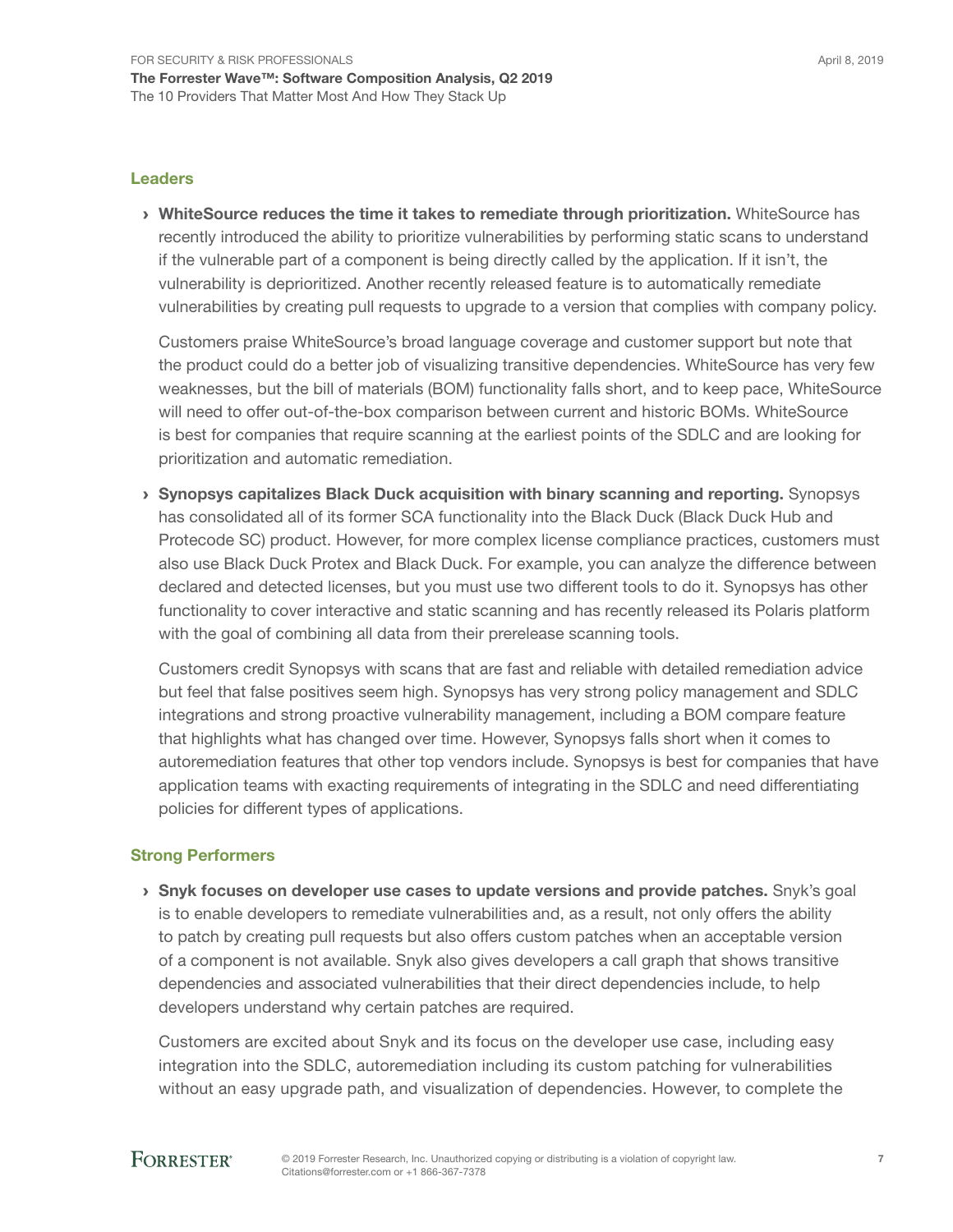developer experience, customers would like Snyk to be the go-to resource for open source knowledge with search information — even beyond security information — about all versions of a component to discover which version is the best fit. Snyk has focused so much on the developer use case that the security pro use case has been neglected, and Snyk needs to boost its out-ofthe-box audit and risk reporting. Snyk is best for companies trying to lure reluctant developers to autoremediate vulnerabilities.

› Sonatype continues to build on the Nexus platform for improved value. Sonatype scans its own Nexus repository to hone its general vulnerability identification. Sonatype's research team then enhances the data associated with identified vulnerabilities with remediation steps and advice about configuration changes, component upgrade details, and code change requirements. The Nexus platform has several licenses for different functionality — DepShield, IQ Server, Nexus Auditor, Nexus Firewall, Nexus Lifecycle, Nexus Repository, and Nexus Vulnerability Scanner and you will need the right mix of them to maximize the benefits.

Customers noted Sonatype's low false positives, integration into the Nexus repository, and great customer support. However, customers also emphasized that Sonatype needed better tracking of transitive dependencies and that getting scan data into a format that is shareable is difficult. Additionally, Sonatype believes its product structure is transparent and easy for customers to understand — it isn't. This pricing and licensing can make choosing the right solution from the vast number of products difficult. Customers who already own Nexus will find Sonatype an appealing option, along with customers who demand very low false positives.

### **Contenders**

› WhiteHat Security offers SCA without manual intervention to achieve speed. WhiteHat Security has been known for reducing false positives by having its security team review scan results before sending them back to customers. Now, WhiteHat is able to offer a fully automated solution with Sentinel SCA Essentials in addition to WhiteHat Sentinel SCA Standard, which still has security team verification.

Because WhiteHat Sentinel Essentials is new, customers will feel the broad SCA functionality is uneven. Customers confirmed that role-based access was not complete and that it was difficult to determine if transitive dependencies were vulnerable, while also praising vulnerability details. We expect WhiteHat Security to continue to fill these gaps while it works to fulfill its mission to provide SCA, SAST, and DAST scanning at IDE, build, and production phases of the SDLC. WhiteHat Security is best for companies whose developers range in maturity, where some require speed and are able to rely on tool-only feedback and others require additional assistance through manual review of security vulnerabilities.

> Flexera differentiates based on its security research. Flexera's security research team, Secunia, conducts primary vulnerability research, giving Flexera customers early warning to vulnerabilities before they're officially accepted in the National Vulnerability Database (NVD). This team's success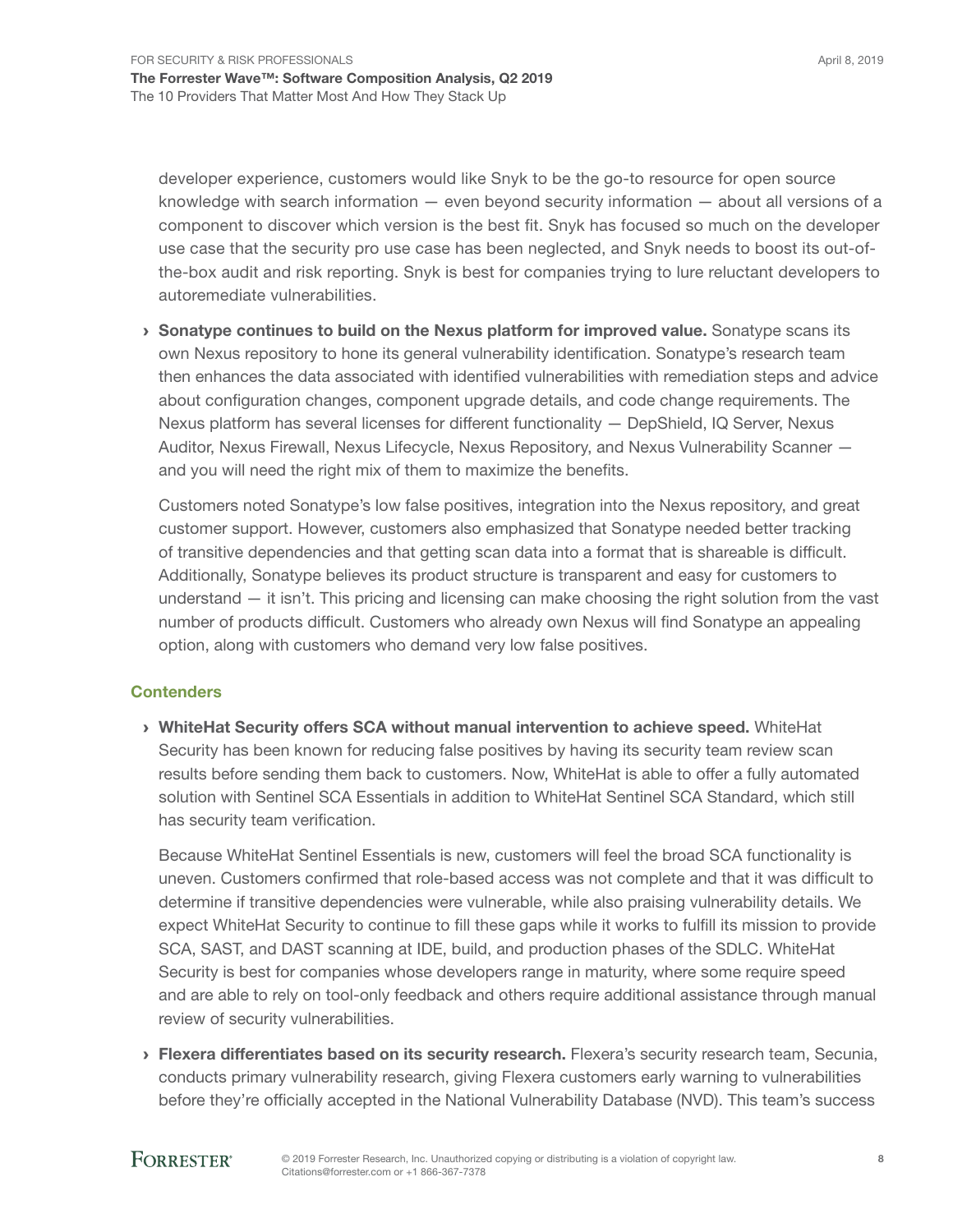is measured based on accuracy and response times, and all of their submissions to the NVD have been accepted and published. The vulnerabilities that Secunia finds are displayed in Flexera FlexNet Code Insight and is identified as a Secunia finding.

Although Flexera customers confirmed the flexible UI, useful workflow features, and quality of the license analysis capabilities, they also reported that documentation and training were minimal and needed to be augmented by implementation services, and that the APIs had limited functionality. Security pros and developers will be able to deliver the most common SCA use cases using Flexera without the advanced features such as autoremediation or serverless scanning.

› Veracode provides disjointed user experience between its two products. In 2018, Veracode acquired SourceClear to augment its own Veracode Software Composition Analysis. SourceClear Software Composition Analysis is an agent-based scanning tool, while Veracode Software Composition Analysis remains a SaaS-based offering. To get SCA, you must also perform a static analysis scan when using the SaaS option but not when using the agent scanning. Customers will find the dual functionality between two products disjointed, because they can perform only certain tasks in one or the other until the products are merged more fully at a future date. Veracode also offers static and dynamic prerelease scanning as a complement to its SCA products.

Customers will experience Veracode's awkward teenage years until it unifies both SourceClear and Software Composition Analysis, with customers frustrated with uncertain license agreements, delayed functionality, and uneven API support. However, as integration work is ongoing, we expect Veracode to work hard to shore up remaining product differences, especially consistent language support and a unified policy engine. Veracode is best for companies trying to limit their number of security vendors, and current Veracode customers will appreciate the vision of a true application security platform where SCA data augments other Veracode scan data.

### **Challengers**

 $\rightarrow$  GitLab is off to a fast start, but security pros will find developer focus frustrating. GitLab has been offering security products since 2017 and now offers static and dynamic analysis in addition to binary SCA. However, some of the developer use case-focused features of SCA will be uncomfortable to security pros. For example, the dismissing feature gives developers the ability to dismiss any vulnerability of any severity. This forces security pros to keep careful track of what vulnerabilities developers have chosen to ignore. Also, GitLab's leaning is not to stop the build via quality gates. Instead, it recommends using a reviewer feature, which causes security pros to manually review the status of each build.

GitLab has aggressively built its security functionality in a short amount of time and has an aggressive road map for additional features. However, many of the features are still in their infancy or in the to-do stage. Customers echoed this sentiment by giving lukewarm ratings and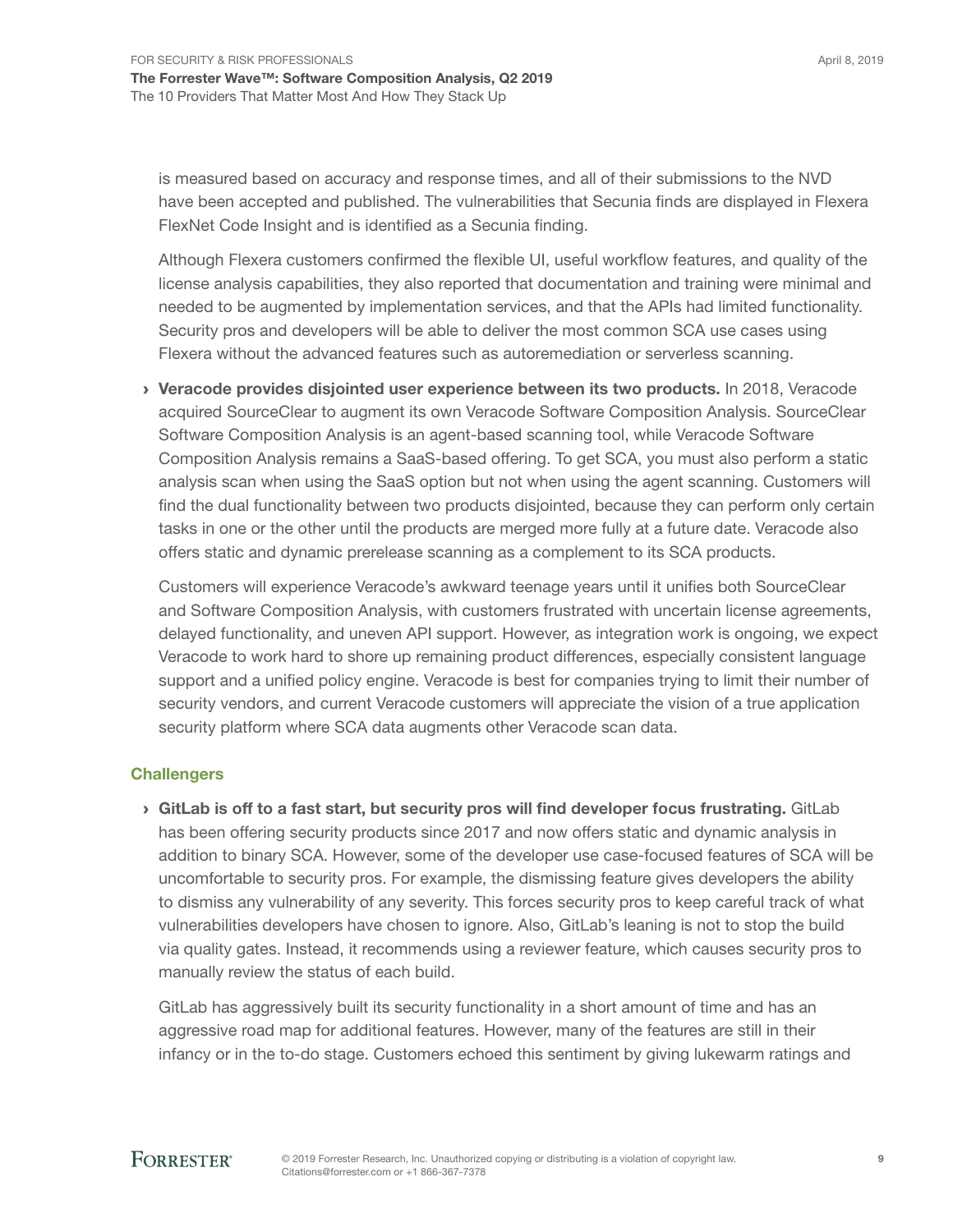highlighting a lack of broad language support, uneven discovery of vulnerabilities, and basic policy management features. Consider GitLab when most, if not all, of your development teams use it or when creating an internal GitLab open source repository.

› FOSSA enhances product through open source and proprietary license identification. FOSSA Compliance can automatically detect raw copyright headers as well as differentiate between private, third-party, and copyrighted external code. To help with this detection knowhow, FOSSA claims to be working with some of the legal counsels who have been involved in the early days of open source licensing. FOSSA's analysis layer is open source, which enables anyone to enhance product functionality as well as add support for new languages and frameworks.

Customers like FOSSA's evaluation of vulnerabilities at build time and feel that as a result, vulnerability scans can be relied on even if license scan results can be uneven. Some FOSSA customers publish scan results and source FOSSA publicly. Because FOSSA is itself open source, it's best to consider it a toolkit, with customers confirming a lack of documentation and advanced functionality such as scanning containers. Additionally, a detailed, long-term road map is hard to achieve for an open source product, as FOSSA can't predict when outside contributors will create new functionality. Consider FOSSA if you have the inclination and ability to customize an SCA product to meet specific company requirements.

› JFrog is limited to scanning binaries that reside in its repository, Artifactory. With JFrog XRay, you can granularly define what is scanned inside binaries using their watches functionality and then map policies onto what you want scanned. Policies can be applied to all binaries and builds stored in JFrog even across multiple JFrog repositories that have indexing turned on.

Customers gave JFrog lukewarm ratings and noted that features could be more flexible and intuitive and that reporting was especially restrictive. However, they also noted that not only was the integration with JFrog Artifactory important and well implemented, but that JFrog has rapidly developed new features and fixed any identified issues. Consider JFrog XRay when widely or solely implementing JFrog Artifactory and when autoremediation is a must.

# Evaluation Overview

We evaluated vendors against 33 criteria, which we grouped into three high-level categories:

- **Current offering.** Each vendor's position on the vertical axis of the Forrester Wave graphic indicates the strength of its current offering. Key criteria for these solutions include license risk management, vulnerability identification action, proactive vulnerability management, policy management, SDLC integration, container and serverless scanning, and out-of-the-box strategic reporting.
- **Strategy.** Placement on the horizontal axis indicates the strength of the vendors' strategies. We evaluated product strategy, market approach, execution road map, and training.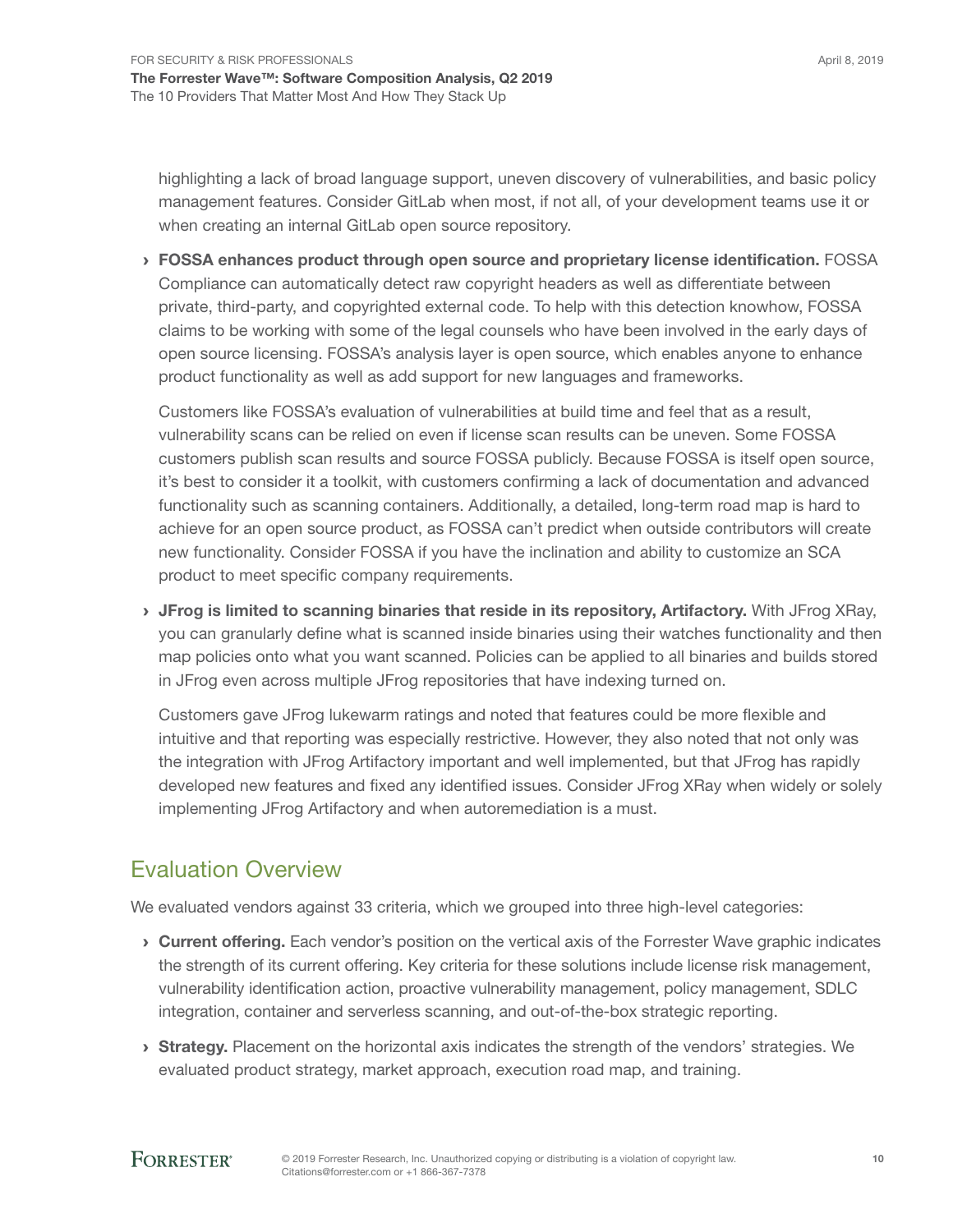**Market presence.** Represented by the size of the markers on the graphic, our market presence scores reflect each vendor's installed based, growth rate and corporate profitability.

### Vendor Inclusion Criteria

Forrester included 10 vendors in the assessment: Flexera, FOSSA, GitLab, JFrog, Snyk, Sonatype, Synopsys, Veracode, WhiteHat Security, and WhiteSource. Each of these vendors has:

- > A comprehensive, enterprise-class SCA tool. All vendors in this evaluation offer a range of SCA capabilities suitable for security pros. Participating vendors were required to have most of the following capabilities out of the box: ability to provide remediation advice on both open source license risk and vulnerabilities; ability to integrate into SDLC automation tools; ability to provide proactive vulnerability management; ability to edit and create policies; and ability to visually report on open source risk.
- **S10 million or more in SCA revenue.** All vendors in this evaluation earned \$10 million or more in global revenue directly from SCA capabilities.
- › Interest from Forrester clients or relevance to them. Forrester clients often discuss the participating vendors and products during inquiries and interviews. Alternatively, in Forrester's judgment the participating vendor may have warranted inclusion because of technical capabilities and market presence.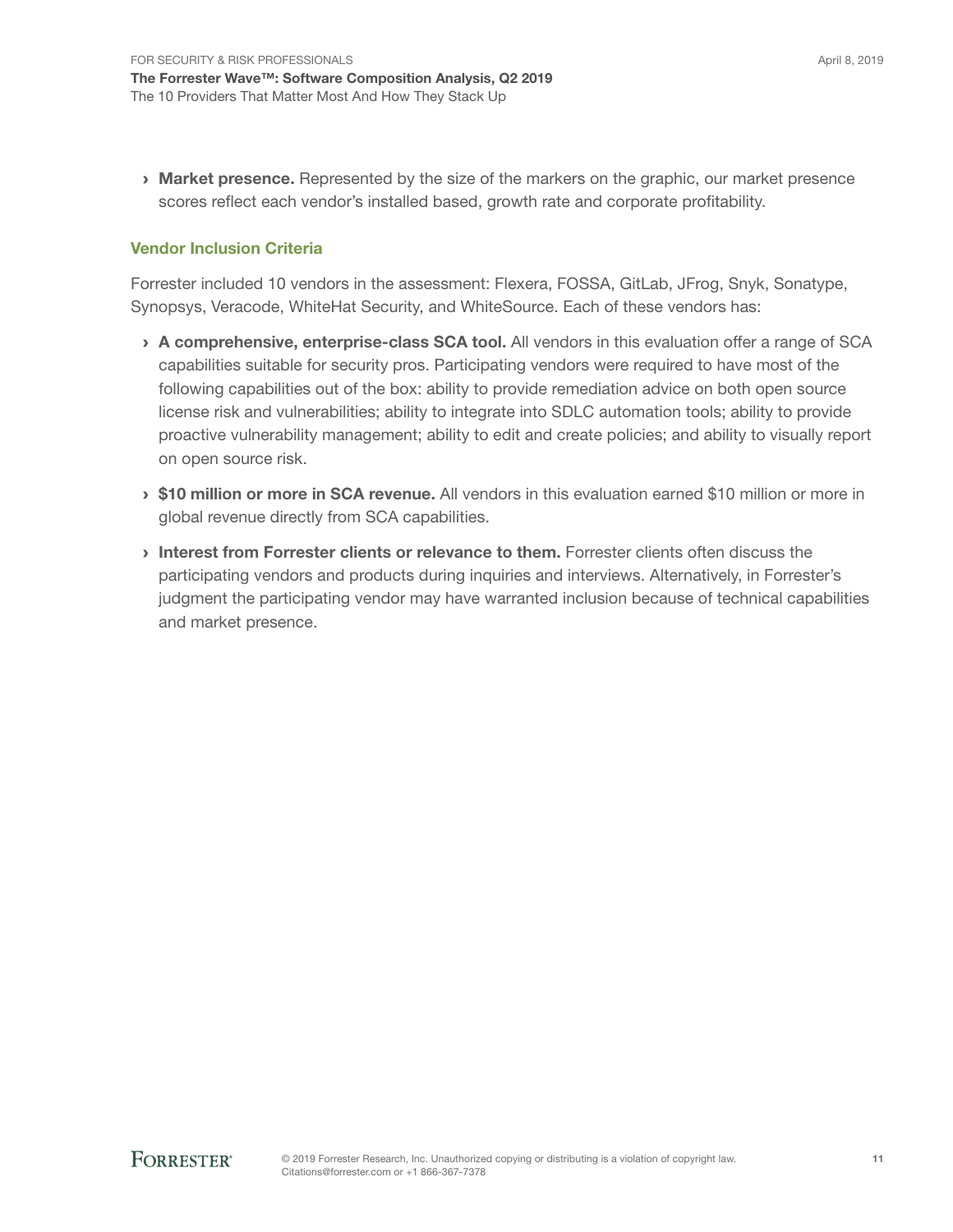# Engage With An Analyst

Gain greater confidence in your decisions by working with Forrester thought leaders to apply our research to your specific business and technology initiatives.

> Translate research into action by working with an analyst on a specific engagement in the form of custom strategy sessions, workshops,

Analyst Advisory

#### Analyst Inquiry

To help you put research into practice, connect with an analyst to discuss your questions in a 30-minute phone session — or opt for a response via email.

#### [Learn more.](http://forr.com/1einFan)

[Learn more.](http://www.forrester.com/Analyst-Advisory/-/E-MPL172)

or speeches.

#### Webinar

Join our online sessions on the latest research affecting your business. Each call includes analyst Q&A and slides and is available on-demand.

[Learn more](https://www.forrester.com/events?N=10006+5025).



[Forrester's research apps for iOS and Android.](http://www.forrester.com/app) Stay ahead of your competition no matter where you are.

## Supplemental Material

### Online Resource

We publish all our Forrester Wave scores and weightings in an Excel file that provides detailed product evaluations and customizable rankings; download this tool by clicking the link at the beginning of this report on Forrester.com. We intend these scores and default weightings to serve only as a starting point and encourage readers to adapt the weightings to fit their individual needs.

### The Forrester Wave Methodology

A Forrester Wave is a guide for buyers considering their purchasing options in a technology marketplace. To offer an equitable process for all participants, Forrester follows [The Forrester Wave™](https://go.forrester.com/policies/forrester-wave-methodology/)  [Methodology Guide](https://go.forrester.com/policies/forrester-wave-methodology/) to evaluate participating vendors.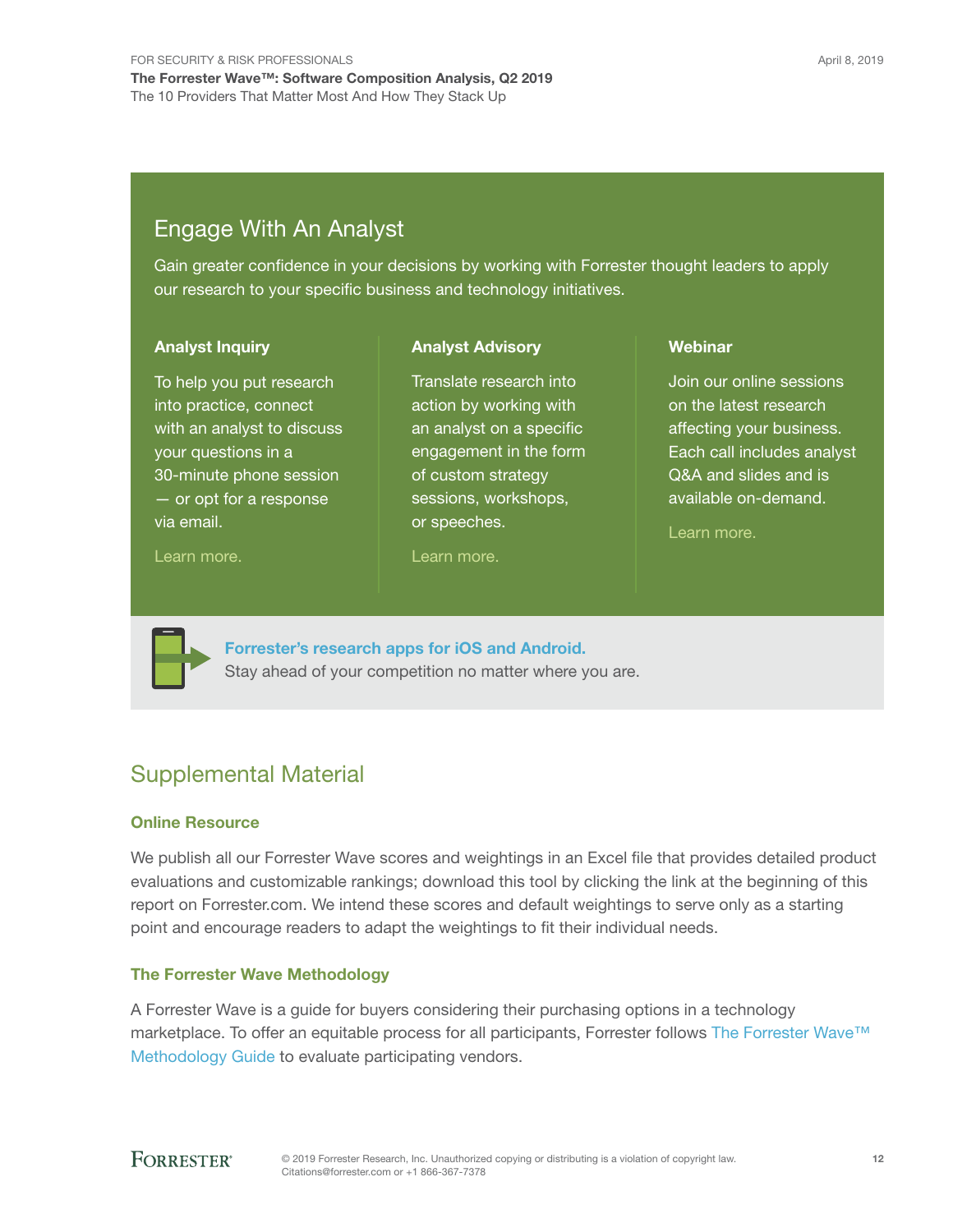In our review, we conduct primary research to develop a list of vendors to consider for the evaluation. From that initial pool of vendors, we narrow our final list based on the inclusion criteria. We then gather details of product and strategy through a detailed questionnaire, demos/briefings, and customer reference surveys/interviews. We use those inputs, along with the analyst's experience and expertise in the marketplace, to score vendors, using a relative rating system that compares each vendor against the others in the evaluation.

We include the Forrester Wave publishing date (quarter and year) clearly in the title of each Forrester Wave report. We evaluated the vendors participating in this Forrester Wave using materials they provided to us by January 28, 2019 and did not allow additional information after that point. We encourage readers to evaluate how the market and vendor offerings change over time.

In accordance with [The Forrester Wave™ Vendor Review Policy](https://go.forrester.com/policies/wave-vendor-review-policy/), Forrester asks vendors to review our findings prior to publishing to check for accuracy. Vendors marked as nonparticipating vendors in the Forrester Wave graphic met our defined inclusion criteria but declined to participate in or contributed only partially to the evaluation. We score these vendors in accordance with The Forrester Wave™ And [The Forrester New Wave™ Nonparticipating And Incomplete Participation Vendor Policy](https://go.forrester.com/policies/wave-vendor-nonparticipation-policy/) and publish their positioning along with those of the participating vendors.

### Integrity Policy

We conduct all our research, including Forrester Wave evaluations, in accordance with the Integrity [Policy](https://go.forrester.com/policies/integrity-policy/) posted on our website.

# **Endnotes**

- <sup>1</sup> Source: "2018 Open Source Security and Risk Analysis," Synopsys (https://www.synopsys.com/content/dam/ synopsys/sig-assets/reports/2018-ossra.pdf).
- <sup>2</sup> Source: "2018 State of the Software Supply Chain," Sonatype (https://www.sonatype.com/2018-ssc).
- <sup>3</sup> Source: "2018 State of the Software Supply Chain," Sonatype (https://www.sonatype.com/2018-ssc).
- <sup>4</sup> For more information on the SCA market, see the Forrester report ["Now Tech: Software Composition Analysis, Q1](http://www.forrester.com/go?objectid=RES145117)  [2019.](http://www.forrester.com/go?objectid=RES145117)"